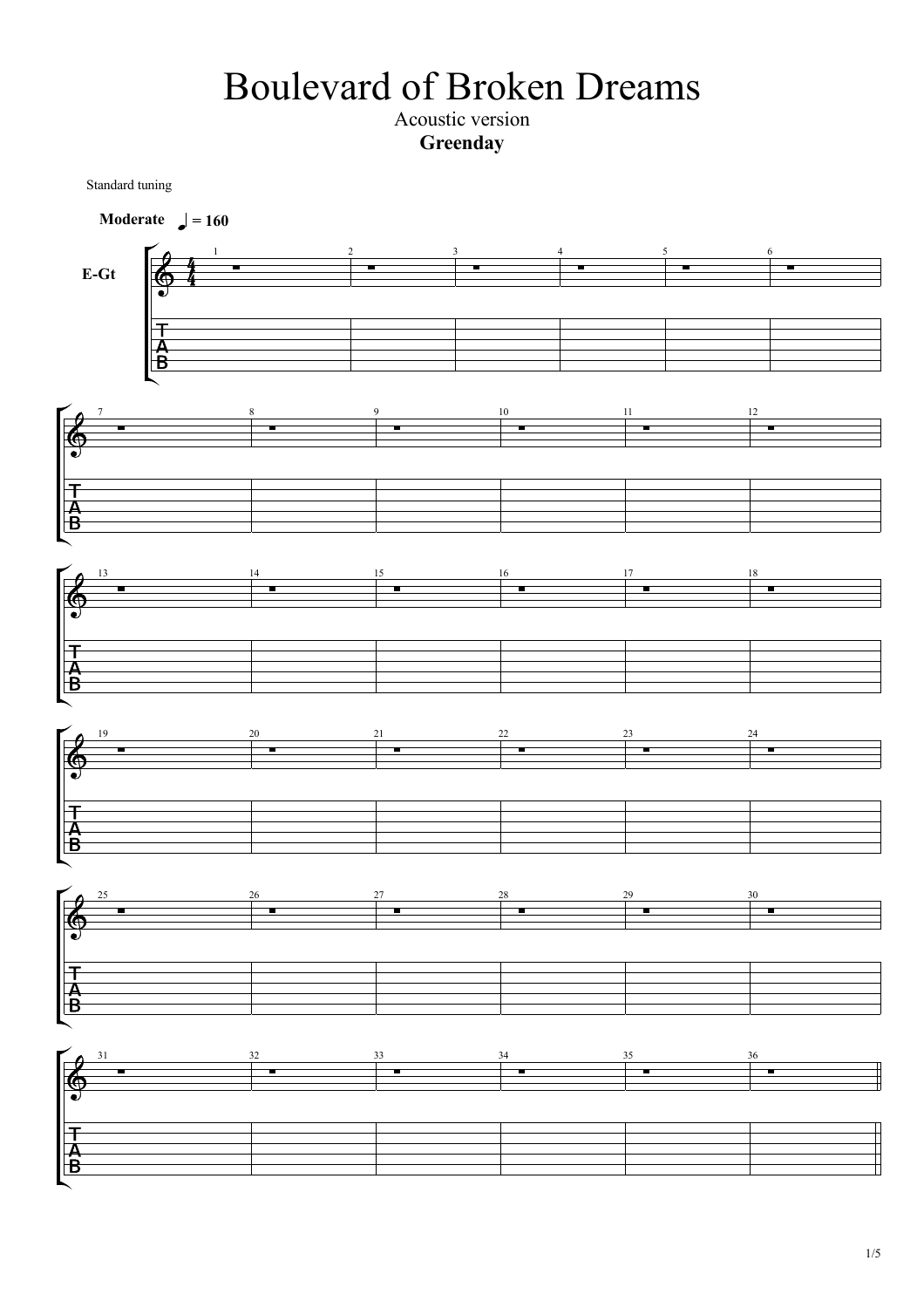|                          | <b>Chorus kickin</b> |                |    |    |    |                                                 |
|--------------------------|----------------------|----------------|----|----|----|-------------------------------------------------|
|                          | 37                   | $\frac{38}{1}$ | 39 | 40 |    |                                                 |
|                          |                      | ш              |    |    |    |                                                 |
|                          |                      |                |    |    |    |                                                 |
|                          |                      |                |    |    |    |                                                 |
|                          |                      |                |    |    |    |                                                 |
|                          |                      |                |    |    |    |                                                 |
|                          |                      |                |    |    |    |                                                 |
|                          |                      |                |    |    |    |                                                 |
| $\sqrt{\frac{1}{B}}$     |                      |                |    |    |    |                                                 |
|                          |                      |                |    |    |    |                                                 |
|                          |                      |                |    |    |    |                                                 |
|                          |                      |                |    |    |    |                                                 |
|                          |                      |                |    |    |    |                                                 |
|                          |                      | ш              | ш  | ш  | ш  |                                                 |
|                          |                      |                |    |    |    |                                                 |
|                          |                      |                |    |    |    |                                                 |
|                          |                      |                |    |    |    |                                                 |
| 干本色                      |                      |                |    |    |    |                                                 |
|                          |                      |                |    |    |    |                                                 |
|                          |                      |                |    |    |    |                                                 |
|                          |                      |                |    |    |    |                                                 |
|                          |                      |                |    |    |    |                                                 |
|                          |                      |                |    |    |    |                                                 |
|                          |                      |                |    |    |    | <b>Verse</b>                                    |
|                          | 49                   | 50             | 51 | 52 | 53 | 54                                              |
|                          |                      | ш              | ш  |    |    | ш                                               |
|                          |                      |                |    |    |    |                                                 |
|                          |                      |                |    |    |    |                                                 |
|                          |                      |                |    |    |    |                                                 |
| H<br>H<br>A<br>B         |                      |                |    |    |    |                                                 |
|                          |                      |                |    |    |    |                                                 |
|                          |                      |                |    |    |    |                                                 |
|                          |                      |                |    |    |    |                                                 |
|                          |                      |                |    |    |    |                                                 |
|                          |                      |                |    |    |    |                                                 |
|                          |                      |                |    |    |    |                                                 |
|                          | 55                   | 56             | 57 | 58 | 59 | 60                                              |
|                          |                      |                | ш  |    |    |                                                 |
| $\frac{1}{2}$            |                      |                |    |    |    |                                                 |
|                          |                      |                |    |    |    |                                                 |
|                          |                      |                |    |    |    |                                                 |
|                          |                      |                |    |    |    |                                                 |
| $\pm 4$                  |                      |                |    |    |    |                                                 |
|                          |                      |                |    |    |    |                                                 |
|                          |                      |                |    |    |    |                                                 |
|                          |                      |                |    |    |    |                                                 |
|                          |                      |                |    |    |    |                                                 |
| $\bigcap_{n=1}^{\infty}$ |                      | 62             | 63 | 64 | 65 | 66                                              |
|                          |                      |                |    |    |    |                                                 |
|                          |                      |                |    |    |    |                                                 |
|                          |                      |                |    |    |    |                                                 |
|                          |                      |                |    |    |    |                                                 |
|                          |                      |                |    |    |    |                                                 |
|                          |                      |                |    |    |    |                                                 |
|                          |                      |                |    |    |    |                                                 |
|                          |                      |                |    |    |    |                                                 |
|                          |                      |                |    |    |    |                                                 |
|                          |                      |                |    |    |    |                                                 |
|                          |                      |                |    |    |    |                                                 |
|                          |                      |                |    |    |    |                                                 |
|                          |                      |                |    |    |    |                                                 |
|                          |                      |                |    |    |    |                                                 |
|                          |                      |                |    |    |    |                                                 |
|                          |                      |                |    |    |    |                                                 |
|                          |                      |                |    |    |    |                                                 |
|                          |                      |                |    |    |    |                                                 |
|                          |                      |                |    |    |    |                                                 |
|                          |                      |                |    |    |    |                                                 |
|                          |                      |                |    |    |    |                                                 |
|                          |                      |                |    |    |    |                                                 |
|                          |                      |                |    |    |    |                                                 |
|                          |                      |                |    |    |    |                                                 |
|                          |                      |                |    |    |    |                                                 |
|                          |                      |                |    |    |    |                                                 |
|                          |                      |                |    |    |    | $\begin{array}{c c}\n78 \\ \hline\n\end{array}$ |
|                          |                      |                |    |    |    |                                                 |
|                          |                      |                |    |    |    |                                                 |
|                          |                      |                |    |    |    |                                                 |
|                          |                      |                |    |    |    |                                                 |
|                          |                      |                |    |    |    |                                                 |
|                          |                      |                |    |    |    |                                                 |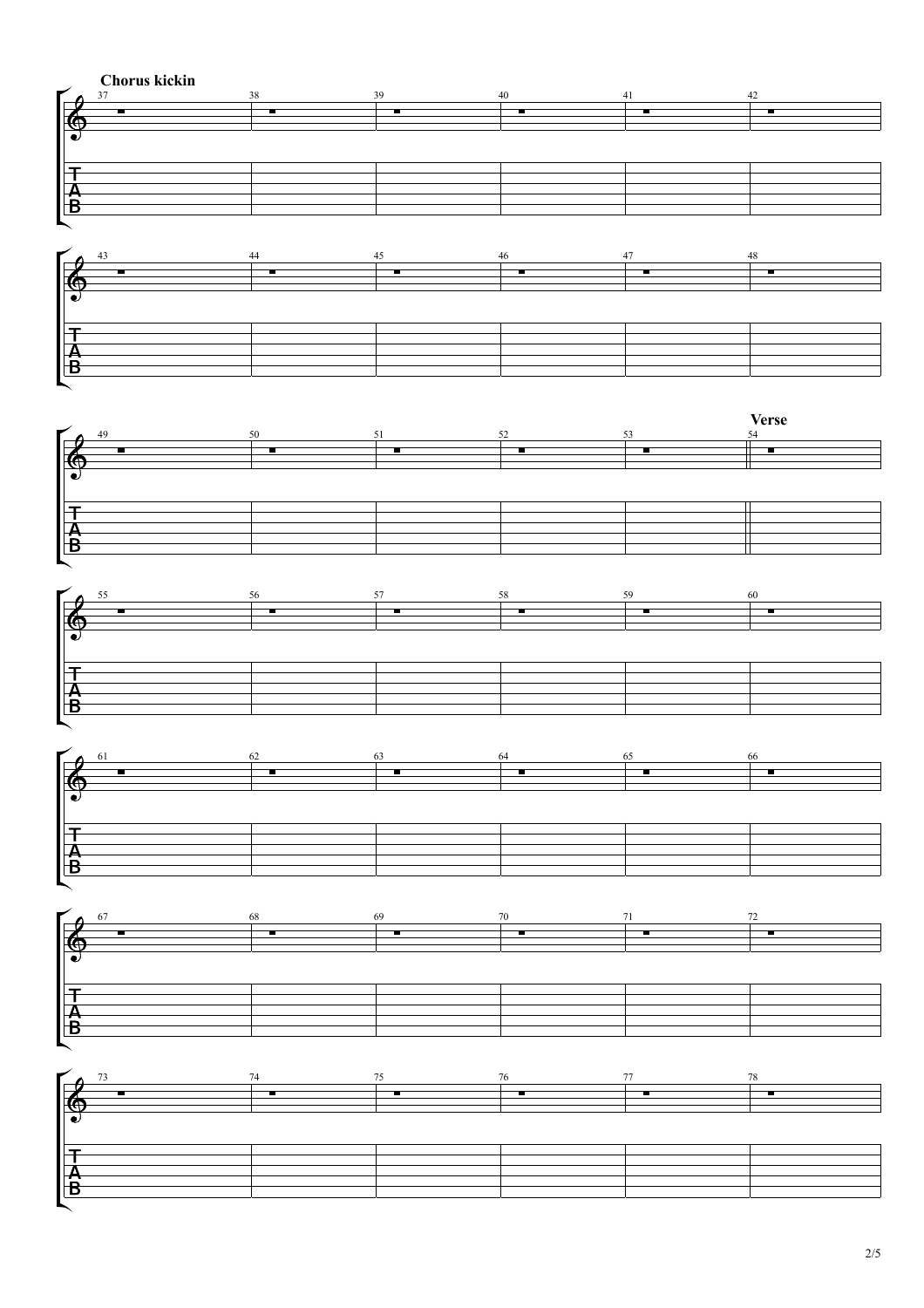|                 |                                                            | $\begin{array}{c c}\n 82 \\  \hline\n \end{array}$         | $\frac{83}{1}$<br>$\blacksquare$                                                                                                                             | $\blacksquare$                                                                                                                                                                             |
|-----------------|------------------------------------------------------------|------------------------------------------------------------|--------------------------------------------------------------------------------------------------------------------------------------------------------------|--------------------------------------------------------------------------------------------------------------------------------------------------------------------------------------------|
|                 |                                                            |                                                            |                                                                                                                                                              |                                                                                                                                                                                            |
|                 |                                                            |                                                            |                                                                                                                                                              |                                                                                                                                                                                            |
|                 |                                                            |                                                            |                                                                                                                                                              |                                                                                                                                                                                            |
|                 |                                                            |                                                            |                                                                                                                                                              |                                                                                                                                                                                            |
|                 |                                                            |                                                            |                                                                                                                                                              |                                                                                                                                                                                            |
|                 |                                                            |                                                            |                                                                                                                                                              |                                                                                                                                                                                            |
|                 |                                                            |                                                            |                                                                                                                                                              |                                                                                                                                                                                            |
|                 |                                                            |                                                            |                                                                                                                                                              |                                                                                                                                                                                            |
|                 |                                                            |                                                            |                                                                                                                                                              |                                                                                                                                                                                            |
|                 |                                                            |                                                            |                                                                                                                                                              |                                                                                                                                                                                            |
|                 |                                                            |                                                            |                                                                                                                                                              |                                                                                                                                                                                            |
|                 |                                                            |                                                            |                                                                                                                                                              | <b>Chorus 2</b>                                                                                                                                                                            |
|                 |                                                            |                                                            |                                                                                                                                                              | $90\,$                                                                                                                                                                                     |
|                 |                                                            |                                                            |                                                                                                                                                              |                                                                                                                                                                                            |
|                 |                                                            |                                                            |                                                                                                                                                              | $\blacksquare$                                                                                                                                                                             |
|                 |                                                            |                                                            |                                                                                                                                                              |                                                                                                                                                                                            |
|                 |                                                            |                                                            |                                                                                                                                                              |                                                                                                                                                                                            |
|                 |                                                            |                                                            |                                                                                                                                                              |                                                                                                                                                                                            |
|                 |                                                            |                                                            |                                                                                                                                                              |                                                                                                                                                                                            |
|                 |                                                            |                                                            |                                                                                                                                                              |                                                                                                                                                                                            |
|                 |                                                            |                                                            |                                                                                                                                                              |                                                                                                                                                                                            |
|                 |                                                            |                                                            |                                                                                                                                                              |                                                                                                                                                                                            |
|                 |                                                            |                                                            |                                                                                                                                                              |                                                                                                                                                                                            |
|                 |                                                            |                                                            |                                                                                                                                                              |                                                                                                                                                                                            |
|                 |                                                            |                                                            |                                                                                                                                                              |                                                                                                                                                                                            |
|                 |                                                            |                                                            |                                                                                                                                                              |                                                                                                                                                                                            |
|                 |                                                            |                                                            |                                                                                                                                                              | $\frac{96}{\Box}$                                                                                                                                                                          |
|                 |                                                            |                                                            |                                                                                                                                                              |                                                                                                                                                                                            |
|                 |                                                            |                                                            |                                                                                                                                                              |                                                                                                                                                                                            |
|                 |                                                            |                                                            |                                                                                                                                                              |                                                                                                                                                                                            |
|                 |                                                            |                                                            |                                                                                                                                                              |                                                                                                                                                                                            |
|                 |                                                            |                                                            |                                                                                                                                                              |                                                                                                                                                                                            |
|                 |                                                            |                                                            |                                                                                                                                                              |                                                                                                                                                                                            |
|                 |                                                            |                                                            |                                                                                                                                                              |                                                                                                                                                                                            |
|                 |                                                            |                                                            |                                                                                                                                                              |                                                                                                                                                                                            |
|                 |                                                            |                                                            |                                                                                                                                                              |                                                                                                                                                                                            |
|                 |                                                            |                                                            |                                                                                                                                                              |                                                                                                                                                                                            |
|                 |                                                            |                                                            |                                                                                                                                                              |                                                                                                                                                                                            |
|                 |                                                            |                                                            |                                                                                                                                                              |                                                                                                                                                                                            |
|                 |                                                            |                                                            |                                                                                                                                                              |                                                                                                                                                                                            |
|                 |                                                            |                                                            |                                                                                                                                                              | 102                                                                                                                                                                                        |
|                 |                                                            |                                                            |                                                                                                                                                              | $\mathrel{\mathop{\longleftarrow}}_{\rule{0pt}{2ex}\mathrel{}}$                                                                                                                            |
|                 |                                                            |                                                            |                                                                                                                                                              |                                                                                                                                                                                            |
|                 |                                                            |                                                            |                                                                                                                                                              |                                                                                                                                                                                            |
|                 |                                                            |                                                            |                                                                                                                                                              |                                                                                                                                                                                            |
|                 |                                                            |                                                            |                                                                                                                                                              |                                                                                                                                                                                            |
|                 |                                                            |                                                            |                                                                                                                                                              |                                                                                                                                                                                            |
|                 |                                                            |                                                            |                                                                                                                                                              |                                                                                                                                                                                            |
|                 |                                                            |                                                            |                                                                                                                                                              |                                                                                                                                                                                            |
|                 |                                                            |                                                            |                                                                                                                                                              |                                                                                                                                                                                            |
|                 |                                                            |                                                            |                                                                                                                                                              |                                                                                                                                                                                            |
|                 |                                                            |                                                            |                                                                                                                                                              |                                                                                                                                                                                            |
|                 |                                                            |                                                            |                                                                                                                                                              |                                                                                                                                                                                            |
|                 |                                                            |                                                            |                                                                                                                                                              |                                                                                                                                                                                            |
|                 |                                                            |                                                            |                                                                                                                                                              |                                                                                                                                                                                            |
|                 |                                                            |                                                            |                                                                                                                                                              |                                                                                                                                                                                            |
|                 |                                                            |                                                            |                                                                                                                                                              |                                                                                                                                                                                            |
|                 |                                                            |                                                            |                                                                                                                                                              |                                                                                                                                                                                            |
|                 |                                                            |                                                            |                                                                                                                                                              |                                                                                                                                                                                            |
|                 |                                                            |                                                            |                                                                                                                                                              |                                                                                                                                                                                            |
|                 |                                                            |                                                            |                                                                                                                                                              |                                                                                                                                                                                            |
|                 |                                                            |                                                            |                                                                                                                                                              |                                                                                                                                                                                            |
|                 |                                                            |                                                            |                                                                                                                                                              |                                                                                                                                                                                            |
|                 |                                                            |                                                            |                                                                                                                                                              |                                                                                                                                                                                            |
|                 |                                                            |                                                            |                                                                                                                                                              |                                                                                                                                                                                            |
|                 |                                                            |                                                            |                                                                                                                                                              |                                                                                                                                                                                            |
|                 |                                                            |                                                            |                                                                                                                                                              |                                                                                                                                                                                            |
|                 |                                                            |                                                            |                                                                                                                                                              |                                                                                                                                                                                            |
|                 |                                                            | 112                                                        | 113                                                                                                                                                          | 114                                                                                                                                                                                        |
| $\frac{110}{1}$ | $\frac{111}{1}$                                            |                                                            |                                                                                                                                                              |                                                                                                                                                                                            |
|                 |                                                            |                                                            |                                                                                                                                                              |                                                                                                                                                                                            |
|                 |                                                            |                                                            |                                                                                                                                                              |                                                                                                                                                                                            |
|                 |                                                            |                                                            |                                                                                                                                                              |                                                                                                                                                                                            |
|                 |                                                            |                                                            |                                                                                                                                                              |                                                                                                                                                                                            |
|                 |                                                            |                                                            |                                                                                                                                                              |                                                                                                                                                                                            |
|                 |                                                            |                                                            |                                                                                                                                                              |                                                                                                                                                                                            |
|                 |                                                            |                                                            |                                                                                                                                                              |                                                                                                                                                                                            |
|                 |                                                            |                                                            |                                                                                                                                                              |                                                                                                                                                                                            |
|                 |                                                            |                                                            |                                                                                                                                                              |                                                                                                                                                                                            |
|                 | $\begin{array}{c c}\n & 98 \\  \hline\n & 0\n \end{array}$ | $\begin{array}{c c}\n & 99 \\  \hline\n & 1\n \end{array}$ | $\begin{array}{ c c c c c }\n\hline\n\text{91} & \text{92} & \text{93} & \text{94} \\ \hline\n\end{array}$<br>$\begin{array}{c}\n100 \\ \hline\n\end{array}$ | $\begin{array}{ c c c c c }\hline \text{85} & \text{86} & \text{87} & \text{88} & \text{89} \ \hline \end{array}$<br>$\frac{95}{\Box}$<br>$\begin{tabular}{c} 101 \\ \hline \end{tabular}$ |

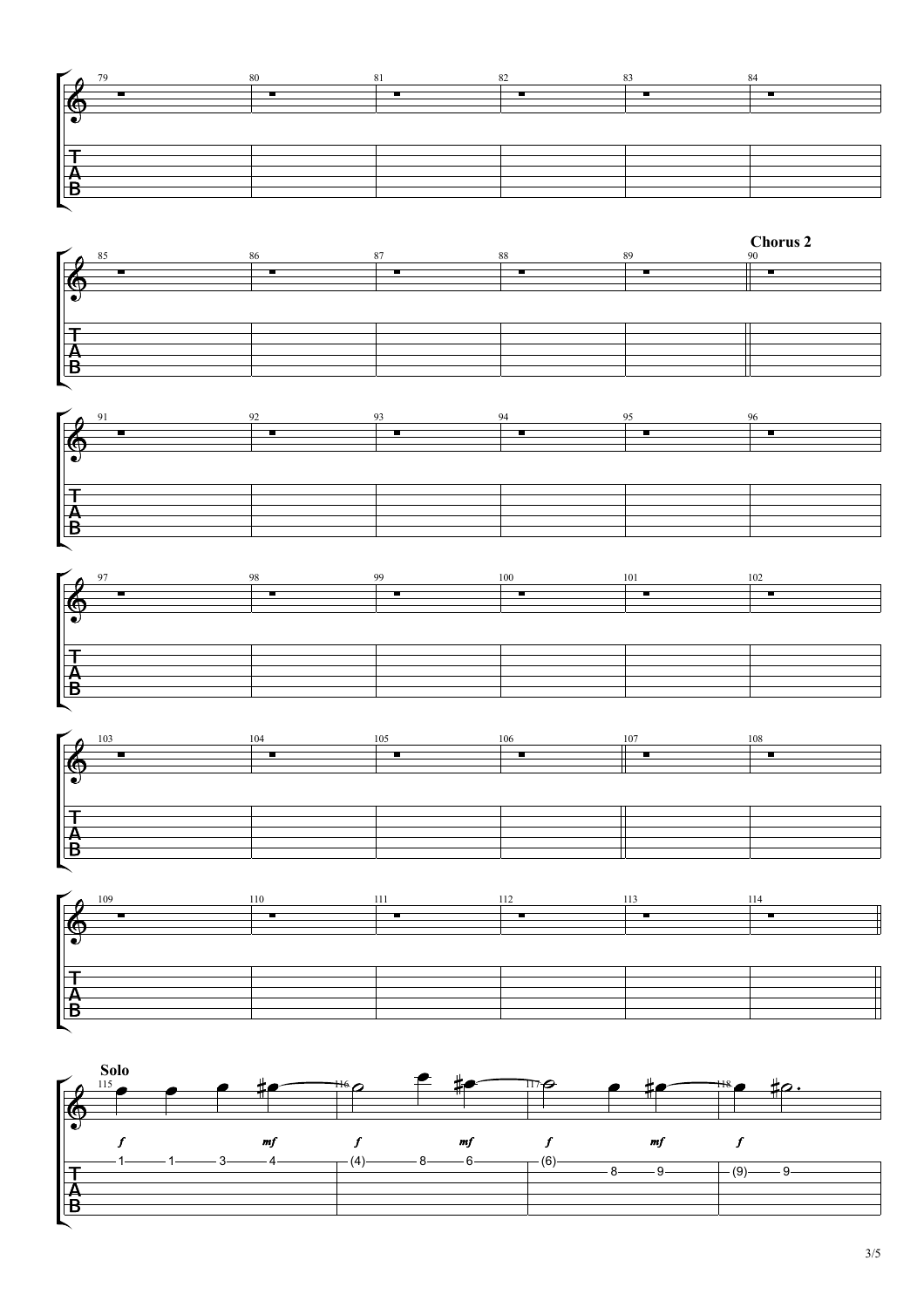







| $\overline{ }$          | 38 | 139 | 140 | 141 | 142 |
|-------------------------|----|-----|-----|-----|-----|
|                         |    |     |     |     |     |
| $\mathbf{\overline{6}}$ |    |     |     |     |     |
|                         |    |     |     |     |     |
|                         |    |     |     |     |     |
|                         |    |     |     |     |     |
|                         |    |     |     |     |     |
| ᄇ                       |    |     |     |     |     |
|                         |    |     |     |     |     |
| £                       |    |     |     |     |     |
| Ð                       |    |     |     |     |     |
| с                       |    |     |     |     |     |
|                         |    |     |     |     |     |

| ∽<br>143 | 144 | 145               | 146 | 147 | 148 |  |
|----------|-----|-------------------|-----|-----|-----|--|
| $\Phi$   |     | <b>STATISTICS</b> |     |     |     |  |
|          |     |                   |     |     |     |  |
|          |     |                   |     |     |     |  |
| ᄓ        |     |                   |     |     |     |  |
|          |     |                   |     |     |     |  |
| ⊢₽<br>Ð  |     |                   |     |     |     |  |
| с        |     |                   |     |     |     |  |